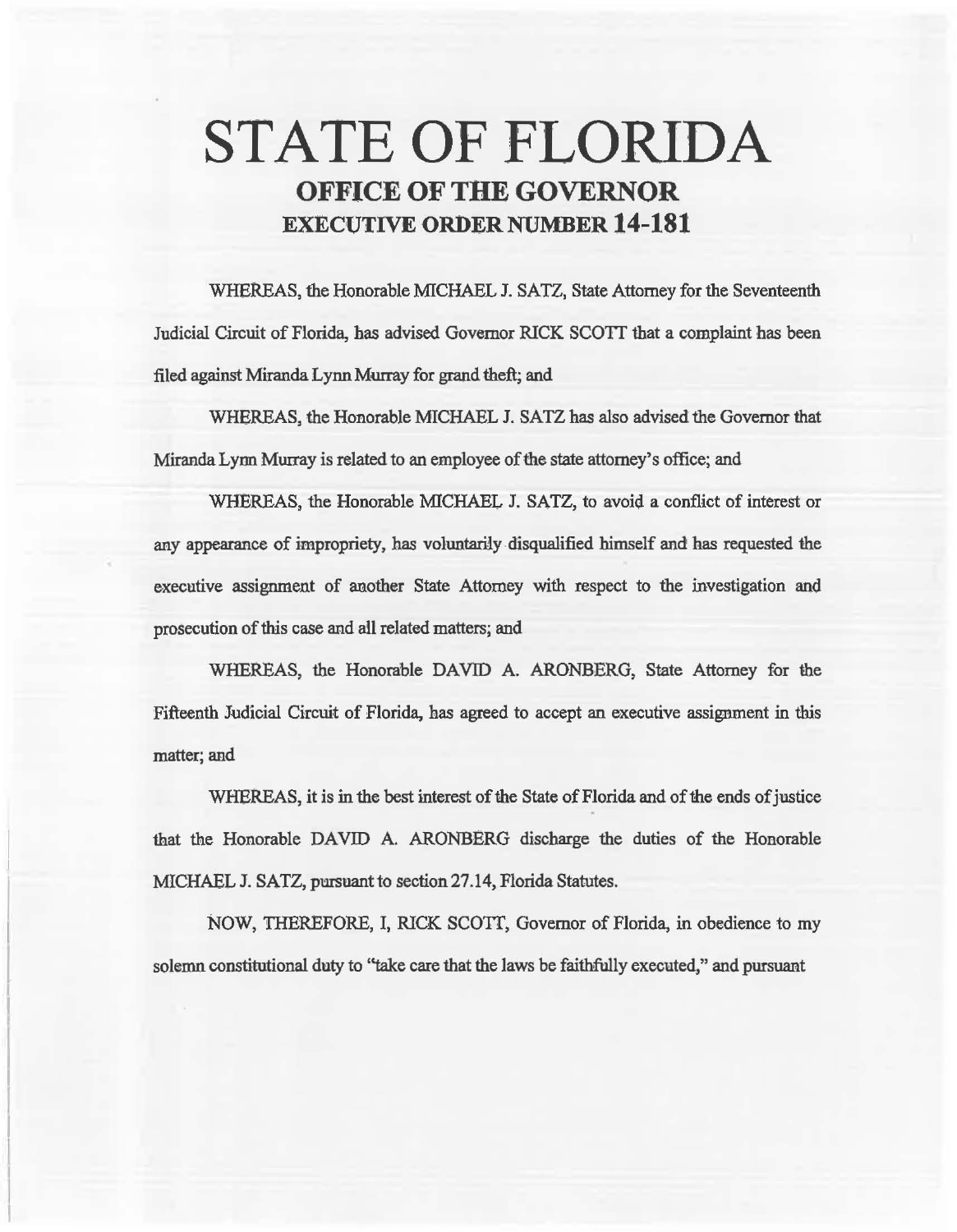to the Constitution and laws of the State of Florida, issue the following Executive Order, effective immediately:

## Section 1.

The Honorable DAVID A. ARONBERG, State Attorney for the Fifteenth Judicial Circuit of Florida., referred to as the "Assigned State Attorney," is assigned to discharge the duties of the Honorable MICHAEL J. SATZ, State Attorney for the Seventeenth. Judicial Circuit of Florida, as they relate to the investigation, prosecution and all matters related to Miranda Lym Murray.

### Section 2.

The Assigned State Attorney or one or more Assistant State Attorneys and Investigators, who have been designated by the Assigned State Attorney, shall proceed immediately to the Seventeenth Judicial Circuit of Florida, and are vested with the authority to perform the duties prescribed herein.

#### Section 3.

AM residents of the Seventeenth Judicial Circuit are requested, and all public officials are directed, to cooperate and render whatever assistance is necessary to the Assigned State Attorney, so that justice may be served.

#### Section 4.

The period of this Executive Assignment shall be for one (1) year, to and including May 30, 2015.